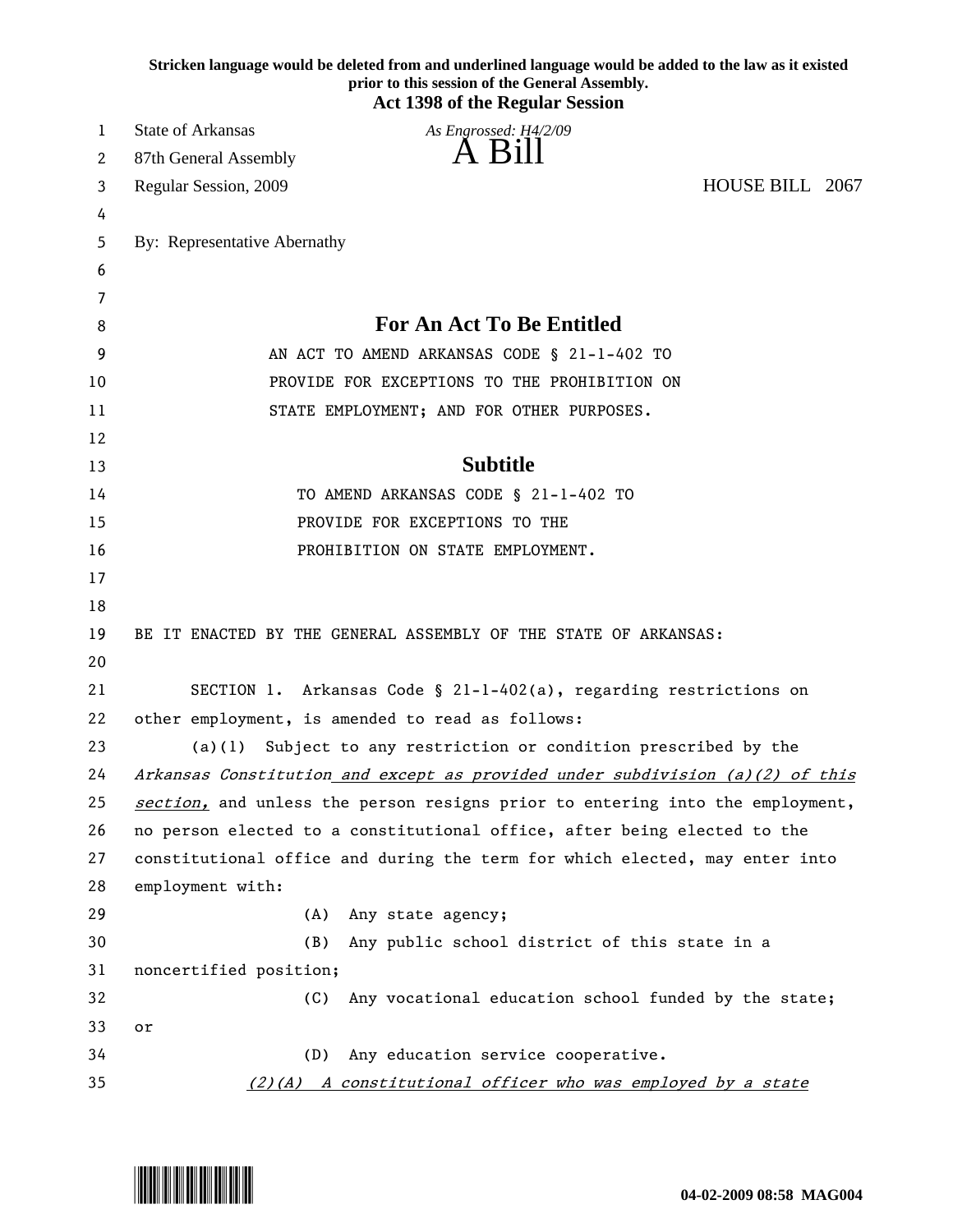**As Engrossed: H4/2/09 HB2067** 

| $\mathbf{1}$ | agency, a public school district of this state in a licensed or nonlicensed     |
|--------------|---------------------------------------------------------------------------------|
| 2            | position, a state-supported vocational education school, an education service   |
| 3            | cooperative, or a state-supported college or university and who receives the    |
| 4            | prior approval of the Joint Budget Committee of the General Assembly during a   |
| 5            | legislative session or the Legislative Council between legislative sessions,    |
| 6            | and the Governor, may:                                                          |
| 7            | Transfer employment to or become reemployed by<br>(i)                           |
| 8            | another state agency, public school district of this state, state-supported     |
| 9            | vocational education school, an educational service cooperative, or a state-    |
| 10           | supported college or university;                                                |
| 11           | (ii) Change positions under his or her current                                  |
| 12           | employer; or                                                                    |
| 13           | (iii) Upon retirement from a state agency, public                               |
| 14           | school district of this state, state-supported vocational education school,     |
| 15           | an education service cooperative, or a state-supported college or university,   |
| 16           | enter into a part-time or temporary employment with a state agency, public      |
| 17           | school district of this state, state-supported vocational education school,     |
| 18           | an educational service cooperative, or a state-supported college or             |
| 19           | university.                                                                     |
| 20           | Employment under this subdivision (a)(2) shall not be<br>(B)                    |
| 21           | approved if the employment will violate $\oint$ 19-11-701 -- $\oint$ 19-11-709. |
| 22           | $(2)(3)$ Subject to any restriction or condition prescribed by the              |
| 23           | Arkansas Constitution, any constitutional officer who was employed by a state   |
| 24           | agency prior to being elected a constitutional officer may continue the         |
| 25           | employment, but the employment shall not thereafter be reclassified unless it   |
| 26           | is the result of a general reclassification affecting all positions of the      |
| 27           | class and grade equally, nor shall the constitutional officer receive any pay   |
| 28           | increase for that employment other than the cost-of-living increases            |
| 29           | authorized by the General Assembly without the prior approval of the Joint      |
| 30           | Budget Committee during a legislative session, the Legislative Council          |
| 31           | between legislative sessions, and the Governor.                                 |
| 32           |                                                                                 |
| 33           | DO NOT CODIFY. The provisions of the Arkansas Code added<br><i>SECTION 2.</i>   |
| 34           | by this act are nonseverable. In the event any part of the provisions of the    |
| 35           | Arkansas Code added by this act, including but not limited to the provisions    |
| 36           | requiring prior approval of the Joint Budget Committee or Legislative Counsel   |